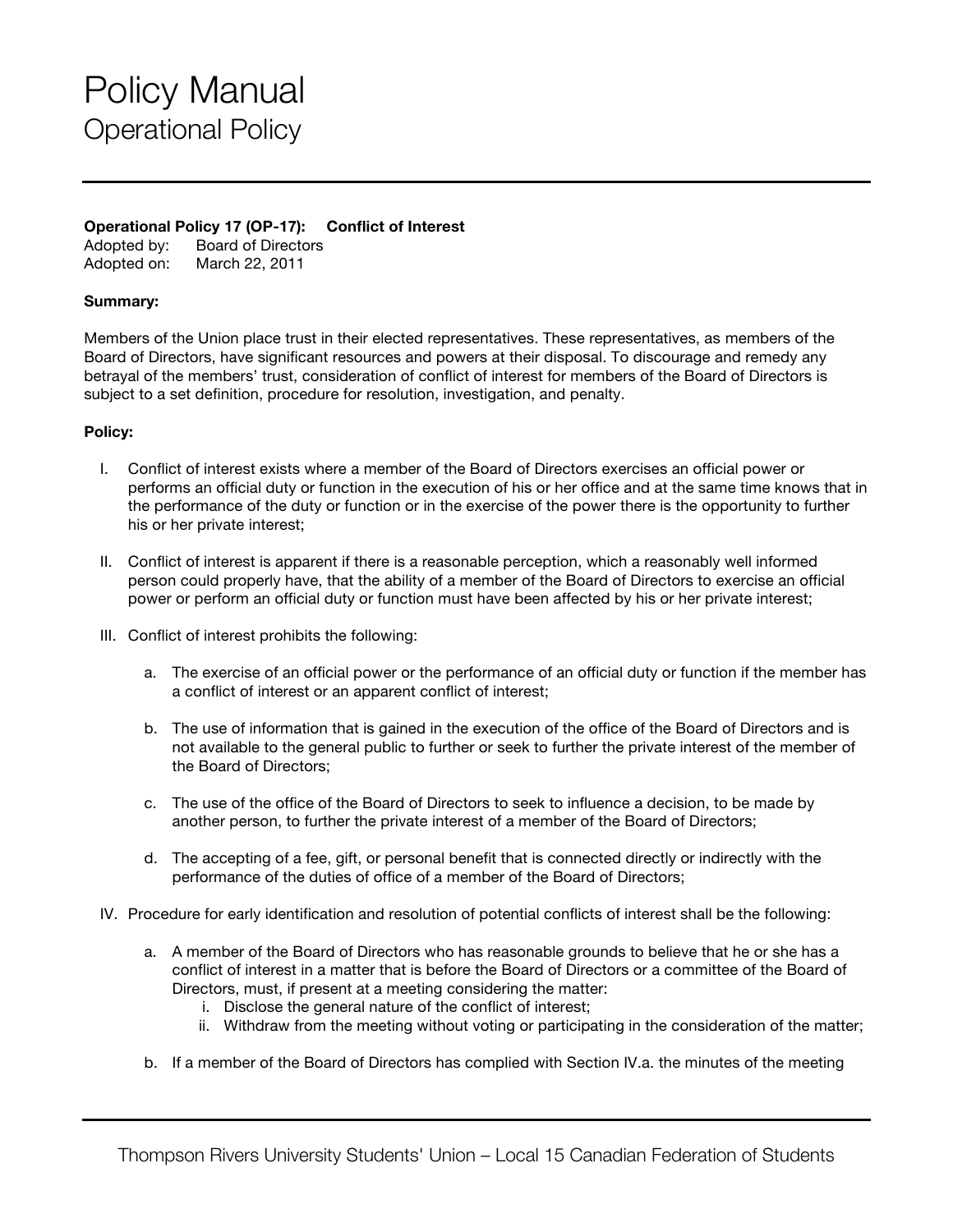shall include:

- i. The disclosure of the conflict of interest and its general nature;
- ii. The withdrawal of the member from the meeting;
- V. The failure of any member of the Board of Directors to comply with Section IV. does not of itself invalidate any business transacted by the Union with any person who, or organization that, acted in good faith and without actual notice of the failure to comply with Section IV.;
- VI. The investigation of alleged conflicts of interest shall:
	- a. Require a request for such an investigation, which:
		- i. May be submitted only by a member of the Union in good standing;
		- ii. Is based on reasonable and probable grounds that a member of the Board of Directors is in contravention of this policy;
		- iii. Is submitted in writing, and includes:
			- 1. The name, student identification number, telephone number, and email address of the member making the request;
			- 2. The grounds for the belief and the nature of the contravention alleged;
			- 3. The date received and the name and signature of the receiver;
	- b. Be undertaken by the Executive Director, who shall:
		- i. Report the receipt of the request for an investigation to the Board of Directors;
		- ii. Be authorized to order:
			- 1. The attendance of the member of the Board of Directors under investigation to give evidence on oath, affirmation, or in any other manner;
			- 2. The submission of records in the possession of the member of the Board of Directors under investigation;
		- iii. Inform the member of the Board of Directors under investigation of any adverse effect that may result from the investigation and provide the member of the Board of Directors the opportunity to make representations before recommendations are made as a result of the investigation;
		- iv. Make a report following the investigation to the Board of Directors, which:
			- 1. Shall indicate an opinion on the nature of the alleged contravention of this policy;
			- 2. May recommend a penalty to the member of the Board of Directors under investigation, or to the member requesting the investigation;
- VII. Penalties related to conflict of interest shall:
	- a. Be authorized if, after an investigation:
		- i. A member of the Board of Directors is found to have contravened Section III. or IV., or failed to comply under Section VI.
		- ii. The member requesting the investigation is found to have had no reasonable and probable grounds for the request;
	- b. Be recommended by the Executive Director to the Board of Directors and may include:
		- i. That the member of the Board of Directors: